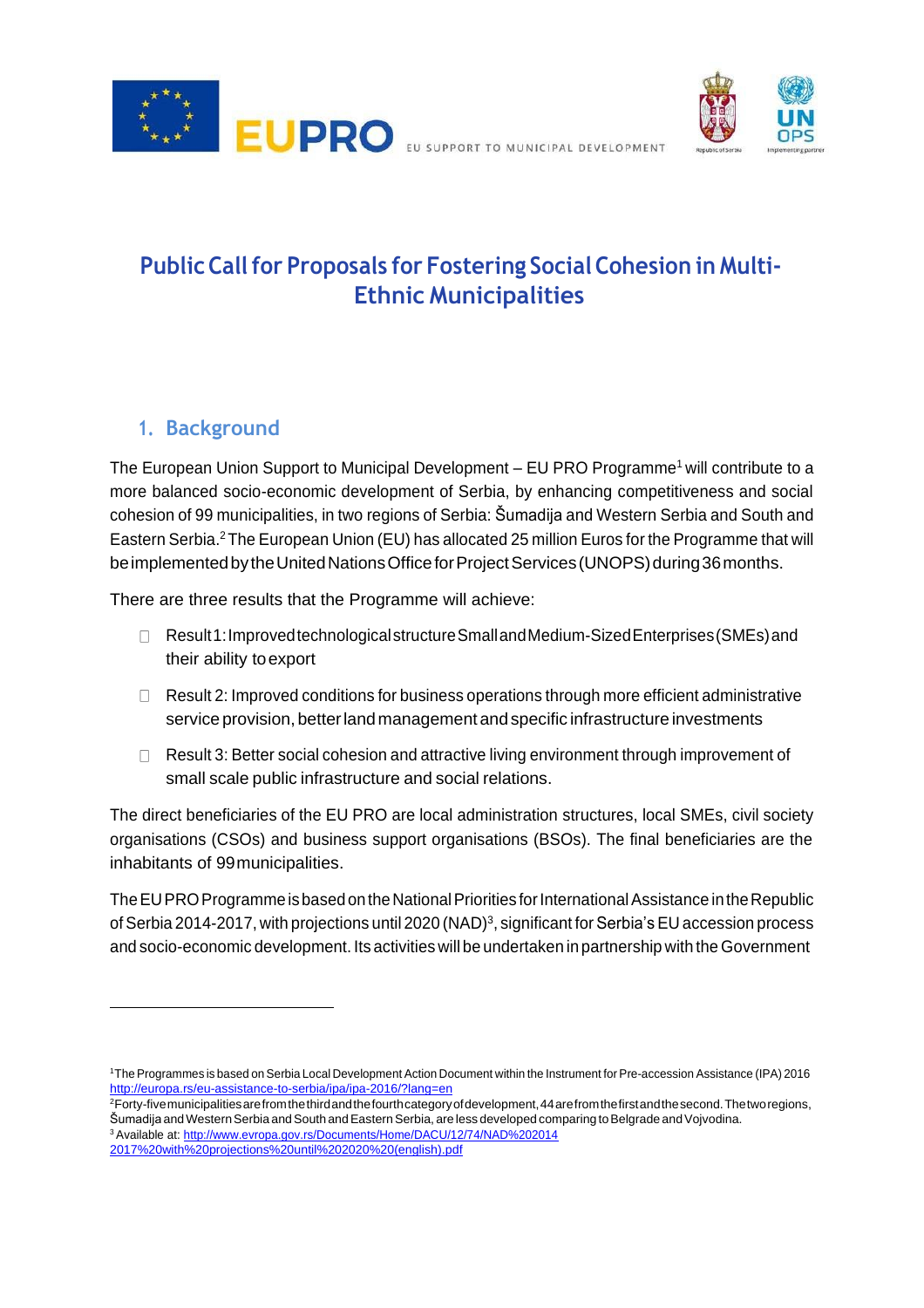ofSerbia, while respecting the national strategies, laws and relevant development documents, in order to ensure national ownership and help develop national capacities.

## **2. Justification oftheCall**

The position of national minorities represents an important area in the Republic of Serbia's preaccession negotiation with the European Union. By adopting the Action Plan for the Negotiation Chapter 23, Serbia has set strategic direction for improving institutional and legislative framework in the area of basic human and minority rights and freedoms and bring it in line with European standards. This commitment is reflected in adoption and implementation of the Action Plan for Exercise of the Rights of National Minorities<sup>4</sup>[,](#page-1-0) the Str[a](#page-1-1)tegy for Social Inclusion of Roma<sup>s</sup>and in other measures taken for the improvement of the position of the minorities.

The European Commission's la[t](#page-1-2)est enlargement report<sup>6</sup> has acknowledged Serbia's progress in this area, underlining that "the legal framework for respect of and protection of minorities and cultural rightsisinplaceandgenerallyupheld",while"interethnicrelationscontinuetobegoodandstable". However, the document highlights need for overcoming persisting regional differences, where "implementation of policies and legislation needs to be improved to address existing discrepancies" having in mind the fact that some regions inhabited predominantly by national minorities remain among the most underdeveloped, including those covered by the EU PRO Programme. For example, in South East Serbia 71% residents of Bosilegrad and 53% of Dimitrovgrad are Bulgarian, 89% of Preševo and 55% of Bujanovac are populated by Albanians<sup>7</sup> [,](#page-1-3) in South West Serbia 90% of Tutin, and 74% Sjenica inhabitants are Bosniaks<sup>[8,](#page-1-4)</sup> whereby these municipalities are categorised among the least developed In Serbia, belonging to the fourth category<sup>9</sup>[.](#page-1-5)

Furthermore, there is a need for aligning of local policies with the national regulatory framework and addressing inconsistency in implementation of the existing policies. The Councils for Inter-Ethnic Relations play very important role in this process, but recent assessment<sup>[10](#page-1-6)</sup> conducted by the Protector oftheCitizens showedthatinsufficientnumberofthecouncils is infactfunctional,whilesignificant number of the LSGs did not establish local councils where such requirement is stipulated by the law. Additionally, Roma minority still experiences multiple discrimination and remain on the margins of the society. It is essential for the improvement of their position to foster implementation of the National Strategy at a local level.

<span id="page-1-0"></span><sup>4</sup><http://www.srbija.gov.rs/vesti/vest.php?id=259965>

<span id="page-1-1"></span><sup>5</sup><http://www.ljudskaprava.gov.rs/sh/press/vesti/vlada-usvojila-strategiju-za-socijalno-ukljucivanje-roma-i-romkinja-u-republici-srbiji> <sup>6</sup><https://ec.europa.eu/neighbourhood-enlargement/sites/near/files/20180417-serbia-report.pdf>

<span id="page-1-3"></span><span id="page-1-2"></span>[http://www.kt.gov.rs/en/news/news-archive/press-release-estimated-population-in-the-municipalities-of-presevo-bujanovac-and](http://www.kt.gov.rs/en/news/news-archive/press-release-estimated-population-in-the-municipalities-of-presevo-bujanovac-and-)medvedja/

<span id="page-1-4"></span><sup>8</sup> <http://popis2011.stat.rs/>

<span id="page-1-5"></span><sup>9</sup> <http://privreda.gov.rs/wp-content/uploads/2017/05/Uredba-O-Utvrdjivanju-Jedinstvene-Liste-Razvijenosti-Regiona-I-JLS-Za-2014..pdf>

<span id="page-1-6"></span><sup>10</sup> <http://www.ombudsman.rs/index.php/izvestaji/posebnii-izvestaji/5371-p-s-b-n-izv-sh-s-v-i-z-dun-ci-n-ln-dn-s>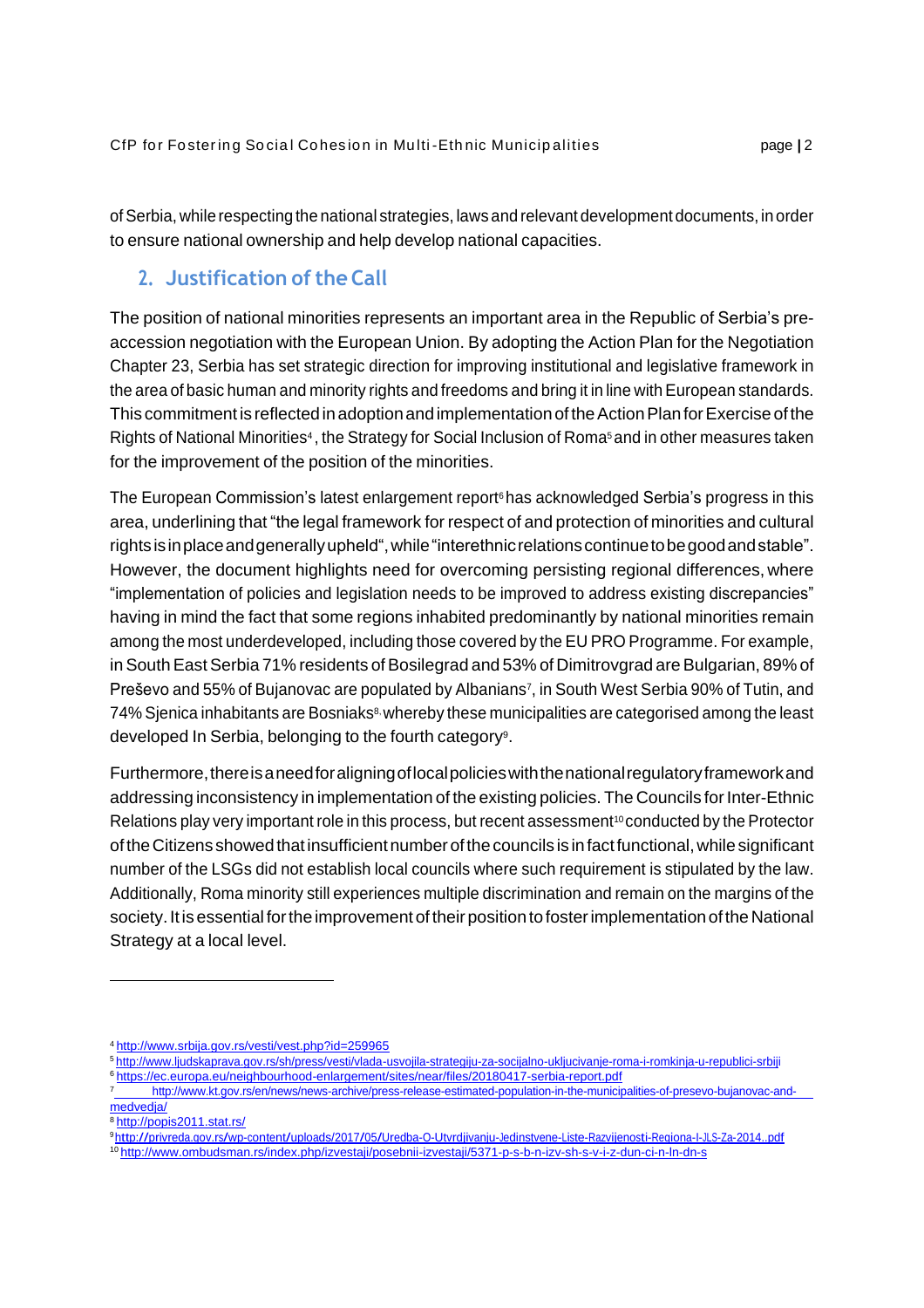Considering national priorities and local needs, the Programme will support initiatives to establish sustainable cohesive and inclusive mechanisms for ensuring more equal access to education, employment,socialprotectionandotherfundamentalrightsforthecitizenslivinginthemulti-ethnic municipalities, especially forthe most marginalised and vulnerable groups, including asylum-seekers, refugees and migrants currently residing in Serbia. <sup>[11](#page-2-0)</sup> It will also encourage models that are underpinning cooperation between communities of different ethnic and cultural background, striving to foster social cohesion in local communities and contribute to their socio-economic development.

The strategic documents also recognise need for inclusion of all stakeholders in the process of better integration of national minorities, and civil society organisations play important role considering that they are manifesting interest and needs of citizens. Therefore, they are irreplaceable partners in catalysing social change through identification of specific needs of local communities and creation of appropriate platforms for their addressing. Keeping this in mind, the Programme will promote initiatives brought by the civic sector, but which will also ensure participation of all relevant local actors.

# **3. Objectives of the Call**

Overall objective of the Call is contribution to enhancement of social cohesion and inclusion in multiethnicmunicipalitiesintheregionsofŠumadija,WesternSerbiaandSouthandEasternSerbia.

Specific objectives are contribution to implementation of the rights of national minorities, improvement of inter-ethnic understanding and relations, better integration of national minorities and addressing of specific needs of marginalised and vulnerable<sup>[12](#page-2-1)</sup> groups in multi-ethnic communities.

# **4. Scope**

The Call for Proposals (the CfP) includes two LOTs:

**LOT1** is focused on support of the projects that are implemented in **minimum two multiethnic municipalities**, as a results of **inter-municipal cooperation**. These projects will require mandatory partnership established between two civil society organisations that are coming

<span id="page-2-0"></span><sup>11</sup>Since 2015, the Republic of Serbia has faced an unprecedented influx of refugees and migrants, most from them fleeing from Syria and other war-torn countries. After the closure of the Western Balkans migration route, the number of migrants and refugees staying in the countrywentdowntoaround3,300inJuly2018witharound90%accommodatedingovernmentcentres,withthepossibilitytoapplyfor asylu[m \(http://ec.europa.eu/echo/where/europe-and-central-asia/serbia\\_en\)](http://ec.europa.eu/echo/where/europe-and-central-asia/serbia_en)

<span id="page-2-1"></span><sup>12</sup>Includingasylum-seekers,refugeesandmigrantscurrentlyresidinginSerbia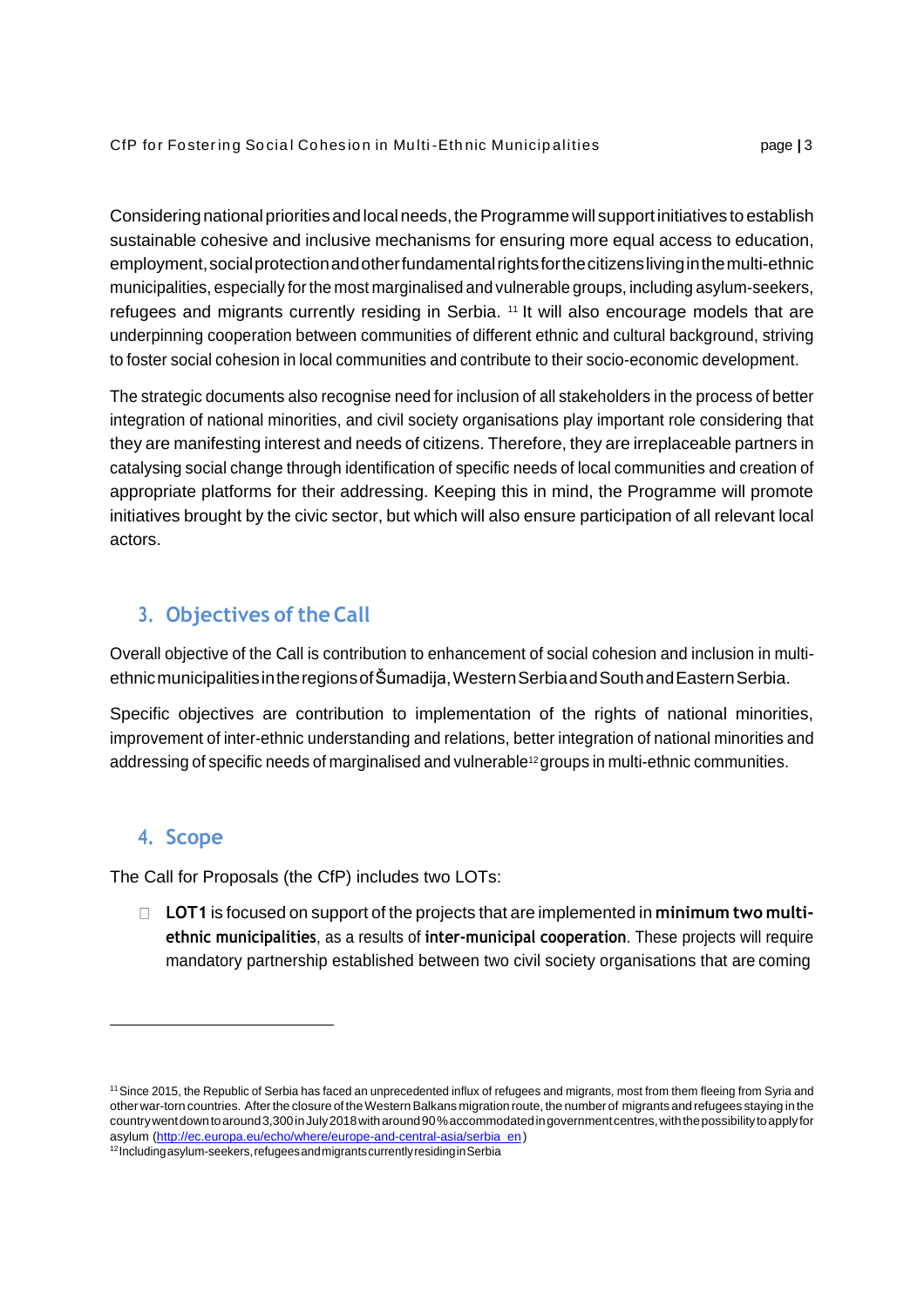from both targeted municipalities. If the applicant is LSG entity, then it must establish formal partnershipwiththeotherLSGandtwolocalCSOs seatedintargetedmunicipalities.

• **LOT2** is directed toward the projects that are implemented in **one multi-ethnic municipality**  anddoesn'tforeseemandatorypartnership,whentheapplicantisCSO.IfaLSGisanapplicant, then its project must be result of a partnership with a local CSO.

The eligible activities under this Call encompass:

- 1. **Enhancing social inclusion and cohesion in multi-ethnic municipalities by addressing specific needs of excluded groups and improving their socio-economic position, while upholding the principle of multi-ethnicity in identification ofthe beneficiaries**:
	- i. Economic empowerment of the marginalised and vulnerable populations through business start-ups, rural development, education and other interventions that create jobs and income generating opportunities
	- ii. Improving access to social protection, health, education and/or other fundamental right[s](#page-3-0) for the members of excluded groups<sup>13</sup>
- 2. **Advancement of inter-ethnic relations and community-based dialogue contributing to overall community**[14](#page-3-1) **cohesion**, **particularly among the youth population**:
	- i. Enhance cooperation and building trust between communities of different ethnic background through educational, economic, cultural, sports and other interventions
	- ii. Establish new and/or strengthen existing mechanisms for prevention and protection against discrimination, particularly against national minorities
- **3. Aligning of local policies for improvement of the position of national minorities with the national regulatoryframeworkandaddressing inconsistencyintheir implementation:**
	- i. Development of local policies for exercising rights of national minorities and making them effective in local communities through implementation of appropriate measures
	- ii. Improve efficiency and effectiveness of public institutions in addressing minority rights issues
- 4. **Fostering inter-municipal cooperation between multi-ethnic communities, especially betweenregions that arepopulated by different ethnic minority groups**:

<span id="page-3-0"></span><sup>&</sup>lt;sup>13</sup> Including asylum-seekers, refugees and migrants currently residing in Serbia

<span id="page-3-1"></span><sup>&</sup>lt;sup>14</sup> Including communities affected by the migrant and refugee crisis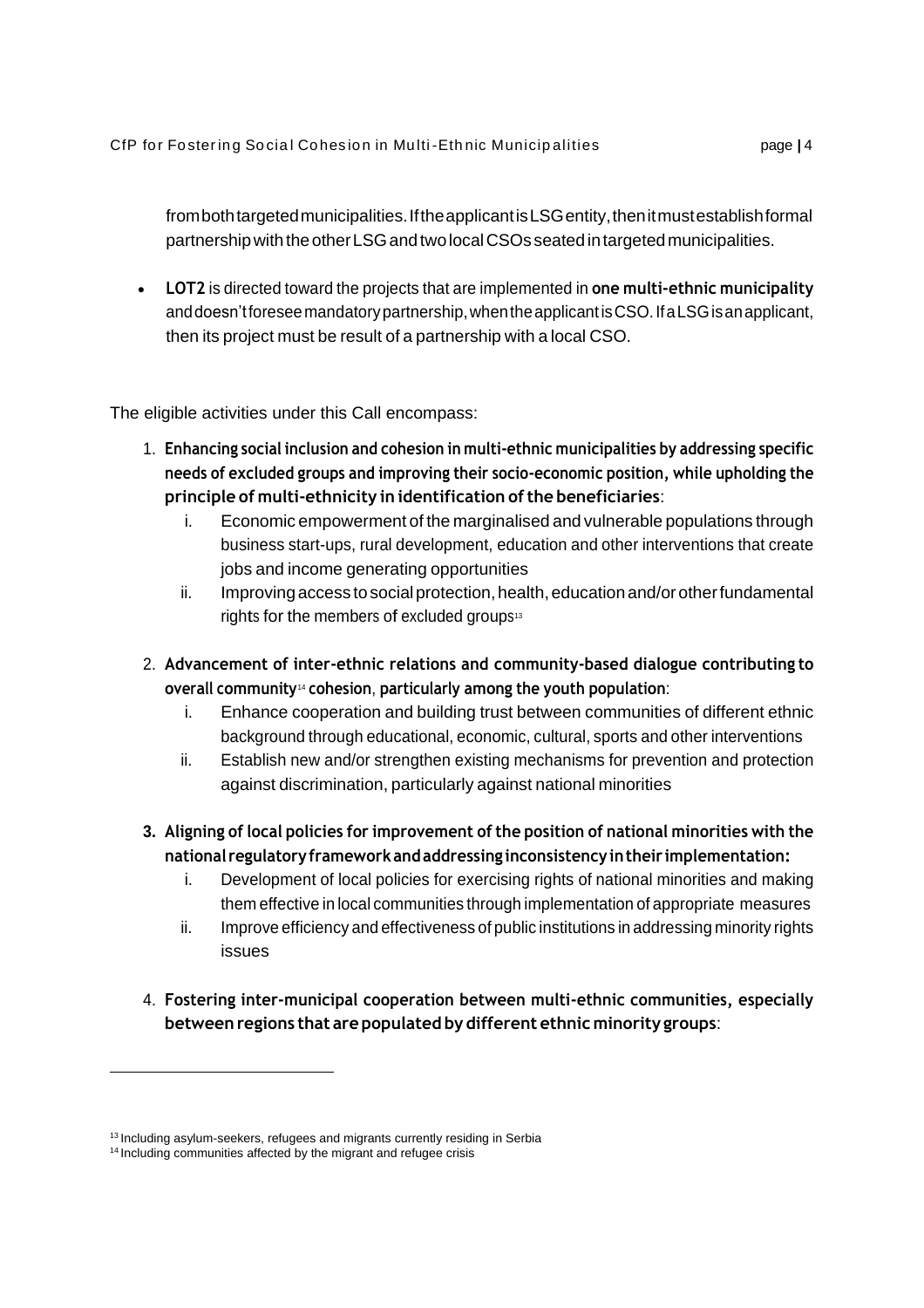- i. Networking and realisation of joint activities between local organisations/institutions that are working on enhancing of inter-ethnic collaboration and/or dealing with minorities issues
- ii. Share of experience, promotion and implementation of examples of good practices in relation to the improvement of inter-ethnic cooperation and/or exercise of rights of national minorities

# **5. Location**

Theprojectmustreferexclusivelytooneormoreof32municipalities/citieswithintheProgramme's AoR, which have multi-ethnic composition according to the Law on Local Self-Government<sup>[15](#page-4-0)</sup> and relevant census data. Following municipalities/cities meet this criteria: **Babušnica, Bela Palanka, Bojnik, Boljevac, Bor, Bosilegrad, Bujanovac, Vladičin Han, Vranje, Golubac, Dimitrovgrad, Doljevac, Žagubica, Žitorađa, Koceljeva, Kučevo, Lajkovac, Lebane, Leskovac, Majdanpek, Medveđa, Merošina, Negotin, Novi Pazar, Petrovac na Mlavi, Požarevac, Preševo, Priboj, Prijepolje, Sjenica, Surdulica and Tutin**.

If required, certain activities (for example, study tours, etc.) can be organised outside of the targeted territory, but members of the target group from the targeted municipalities must primary benefit of organising such activities.

# **6. FinancialAllocation andCost ShareContribution**

The indicative overall amount available under this Call for Proposals is **400,000 Euros**. The EU PRO Programme reserves the right not to award all available funds.

|                  | <b>Minimum</b> | <b>Maximum</b> |
|------------------|----------------|----------------|
| LOT <sub>1</sub> | 15,000 Euros   | 30,000 Euros   |
| LOT <sub>2</sub> | 10,000 Euros   | 15,000 Euros   |

## **6.1. Minimum and Maximum Grant Award**

<span id="page-4-0"></span><sup>15</sup>Themunicipalities where one national minorityaccounts for more than 5%of the total population or all national minorities collectively account for more than 10% of the municipality's population according to the last census are considered to be nationallymixed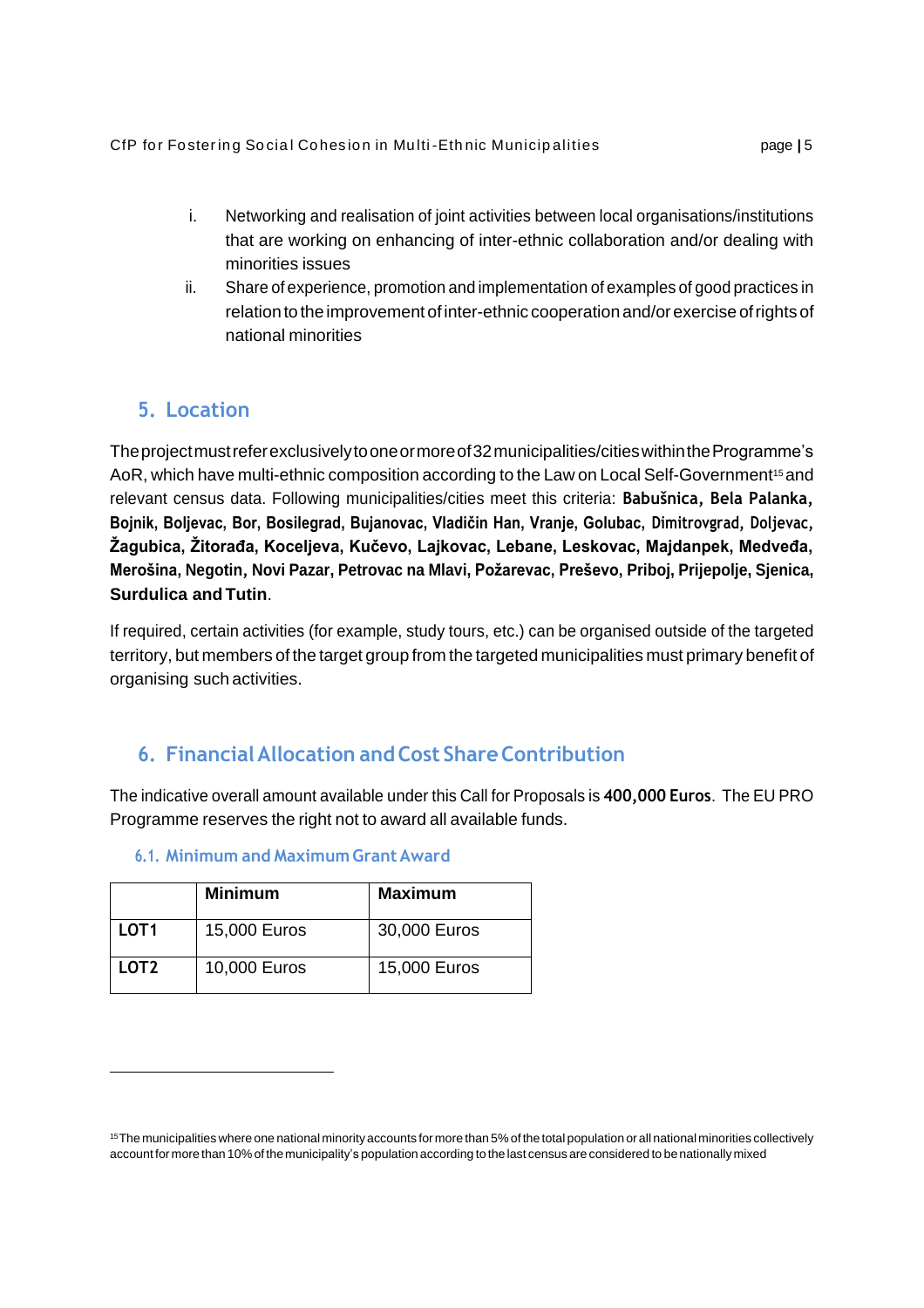### **6.2. Co-funding**

The**financialcontribution**of**atleast15%oftotalprojecteligiblecosts**isrequiredtobesecured**when theleadapplicantisLSGentity**.Onlyactualfundstransferredtoaseparateaccount,oncethecontract is being signed and immediately before EU PRO transfers its funds to the same account, are considered as "financial contribution".

# **7. Terms andConditions for theApplicants**

#### **7.1. Eligible applicants**

Eligible to apply are:

#### **7.1.1 Civil societyorganisations**

An applicant (lead, as well as co-applicant with leading CSO or LSG) must be an **organisation which is established, registered and operates in accordance with the Law on Associations**  (hereinafter referred to as civil society organisation) and **complies with all ofthe following criteria** in order to beeligible:

- **Registeredandseatedinoneof32municipalities/cities**withintheProgramme'sAoRthatare considered to be nationally mixed in line with the Law on Local Self-Government as stipulated under Section 5 of the CfP
- **Registered atleast one year** before submission of the project proposal
- **Registered to perform activities** for which the objectives of the proposed project will be realised and organisation's mission is in line with the objectives of the Call
- Proven track record of **successful realisation of atleasttwoprojects** that are dealing with the issues that are subject of the CfP and of proposed action
- It is **not in the process of** enforced collection of claim, bankruptcy, closure or liquidation; has clean record in fulfilment of contractual obligations undertaken on the basis of previous grant agreements and no cases of funds misusing, illegal activities or criminal charges/convictions
- It **has expertise**, **organisational and financial capacities** to successfully carry on implementation of proposedaction
- Theorganisationis**notusing fundsonthesamegrounds** fromotherinstitutionsordonors during the period of implementation of activities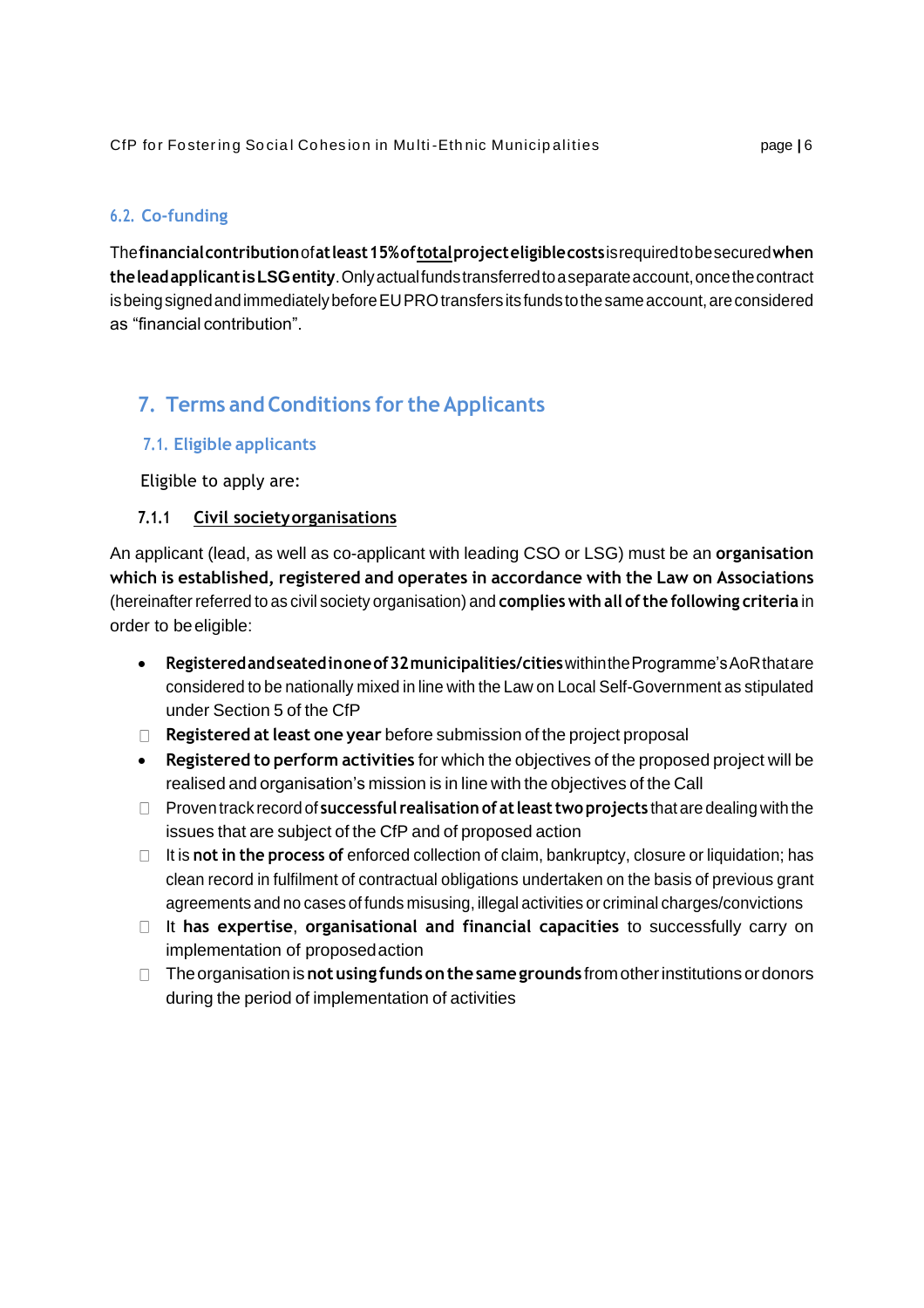There are **no convictions nor criminal proceedings** against the person(s) authorised to represent the organisation<sup>[16](#page-6-0)</sup>

## **7.1.2 Local self-governments**

The 32 LSGs and their institutions within the Programme's AoR, which have multi-ethnic composition according to the Law on Local Self-Government and relevant census data as stipulated under Section 5 of this Call, are eligible to apply. The LSGs must meet following criteria, as well:

- Must apply **in partnership with the CSO** which complies with the eligibility criteria defined under 7.1.1 Section
- Mustsecure**financialcontribution**asstipulatedunder6.2.Section

These requirements applies to LOT1 and LOT2.

## **7.2. Partnership requirements for LOT1**

- $\Box$  If a civil society organisation (CSO) is applying for an inter-municipal project (LOT1), it is mandatory to establish formal partnership with at least one other CSO, where both CSOs must comply with the requirements outlined under 7.1.1. Section, and they must be seated in both targeted municipalities
- $\Box$  IfaLSGentity is a lead applicant for LOT1, it mustestablish formal partnership with the other targeted LSG and at least two CSOs, where both CSOs must comply with the requirements outlinedunder7.1.1.Section, andthey must be seated inbothtargetedmunicipalities
- $\Box$  Partnership must be formalised through a legally binding agreement (signed and stamped by authorised persons from all sides), clearly indicating roles and responsibilities of all parties in the implementation process. The partnership agreement MUST be submitted with the application.
- $\Box$  The lead partner is submitting the application and enters into contractual arrangements with EU PRO

## **7.3. Other important requirements and considerations**

- $\Box$  One applicant can submit more than one project proposal as a lead organisation, but only one application can be approved for funding
- $\Box$  The applicant can be a partner in another project proposal and it can simultaneously receive grant as a lead applicant and be co-applicant in another granted project

<span id="page-6-0"></span><sup>&</sup>lt;sup>16</sup>The applicant is submitting signed statement form (Annex F) to confirm compliance with the criteria, but if the project proposal is approved for funding, EUPRO will request submission of appropriate certificate issued by the competent authority before contract signing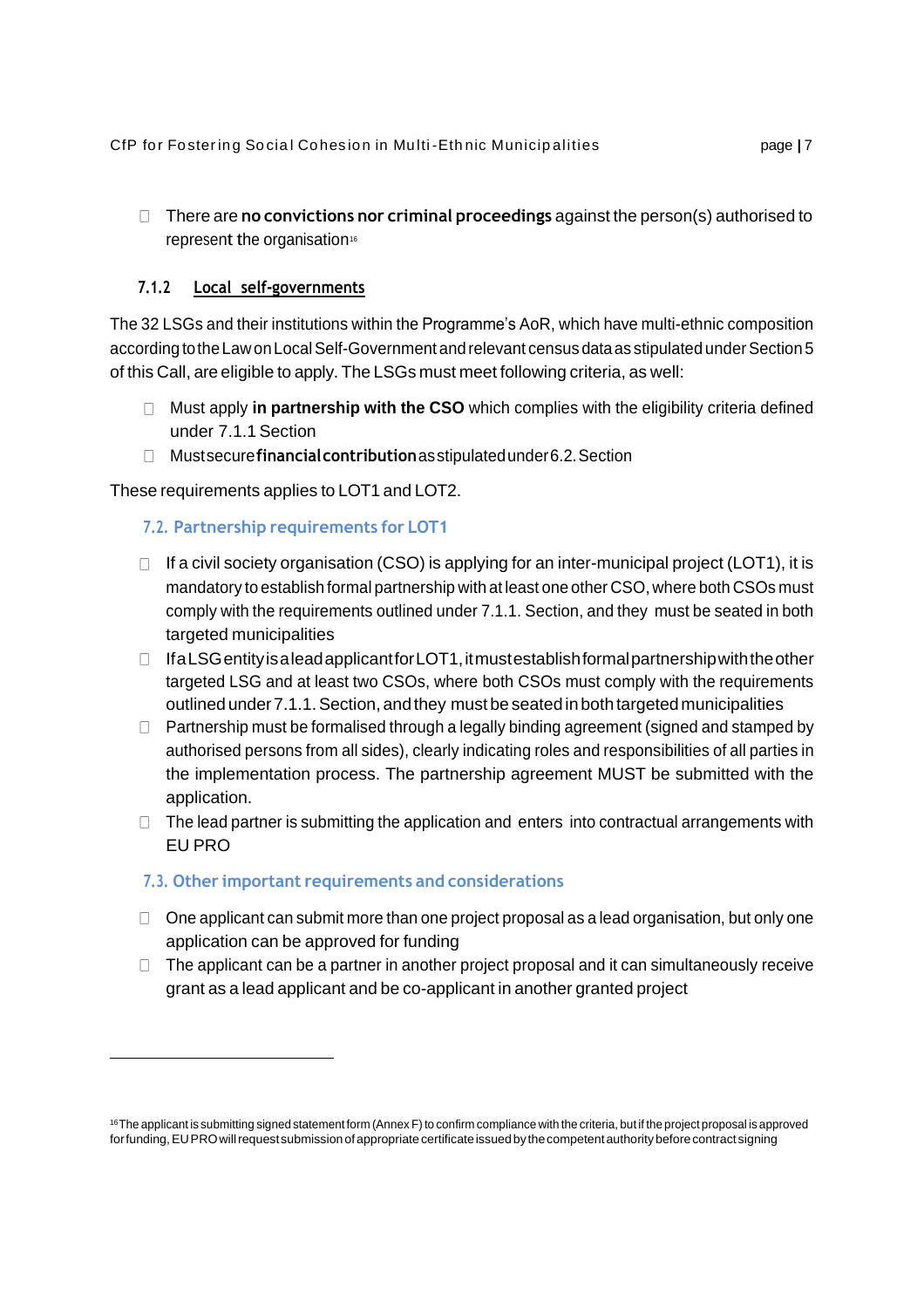- $\Box$  If the lead applicant is CSO, partnership with the LSG institution(s) is strongly encouraged, but itisnotmandatoryandadditionalpointswillbeprovidedforestablishedpartnership,bothfor LOT1 and LOT2
- $\Box$  The organisations that are proposing provision of social protection services must possess and submit appropriate licence in line with the law requirements
- $\Box$  The applicants that are proposing construction works must possess and submit relevant technical documentation and permits thatwill prove feasibility of the action within duration of the project

# **8. TermsandConditions for Project Proposal andBudgetPreparing**

## **8.1. Project proposalguidelines**

The nominated projects must:

- $\Box$  Address one or more issues defined under the scope of the Call and produce specific outcomes distinctively contributing to the objectives of the Call
- Address local/regional socio-economic development priorities, as stipulated in relevant local/regional strategies and plans, contributing to their implementation
- $\Box$  Propose sustainable actions, meaning that the project will ensure benefits on a long-term basis for the beneficiaries
- Demonstrated ability to include men and women equally in project planning, as appropriate to the scope of the Call and to the project
- Demonstrate ability to underpin Good Governance principles<sup>[17](#page-7-0)</sup> in the programming of the activities, as appropriate to the content of the project proposal
- $\Box$  Demonstrate awareness of possible risks in project delivery, as well as strategies to mitigate them

## **8.2. Duration of the project**

The**maximum**durationoftheprojectis**twelve(12)months**,while**minimum**durationis**eight(8) months** from the signing of the Grant Agreement.

## **8.3. Ineligible activities and costs**

- $\Box$  In general, activities that are not contributing to the achievement of the objectives of the Call
- $\Box$  On-going activities funded from the other sources

<span id="page-7-0"></span><sup>17</sup> Transparency, accountability, rule of law, participation, efficiency and effectiveness and equity and non-discrimination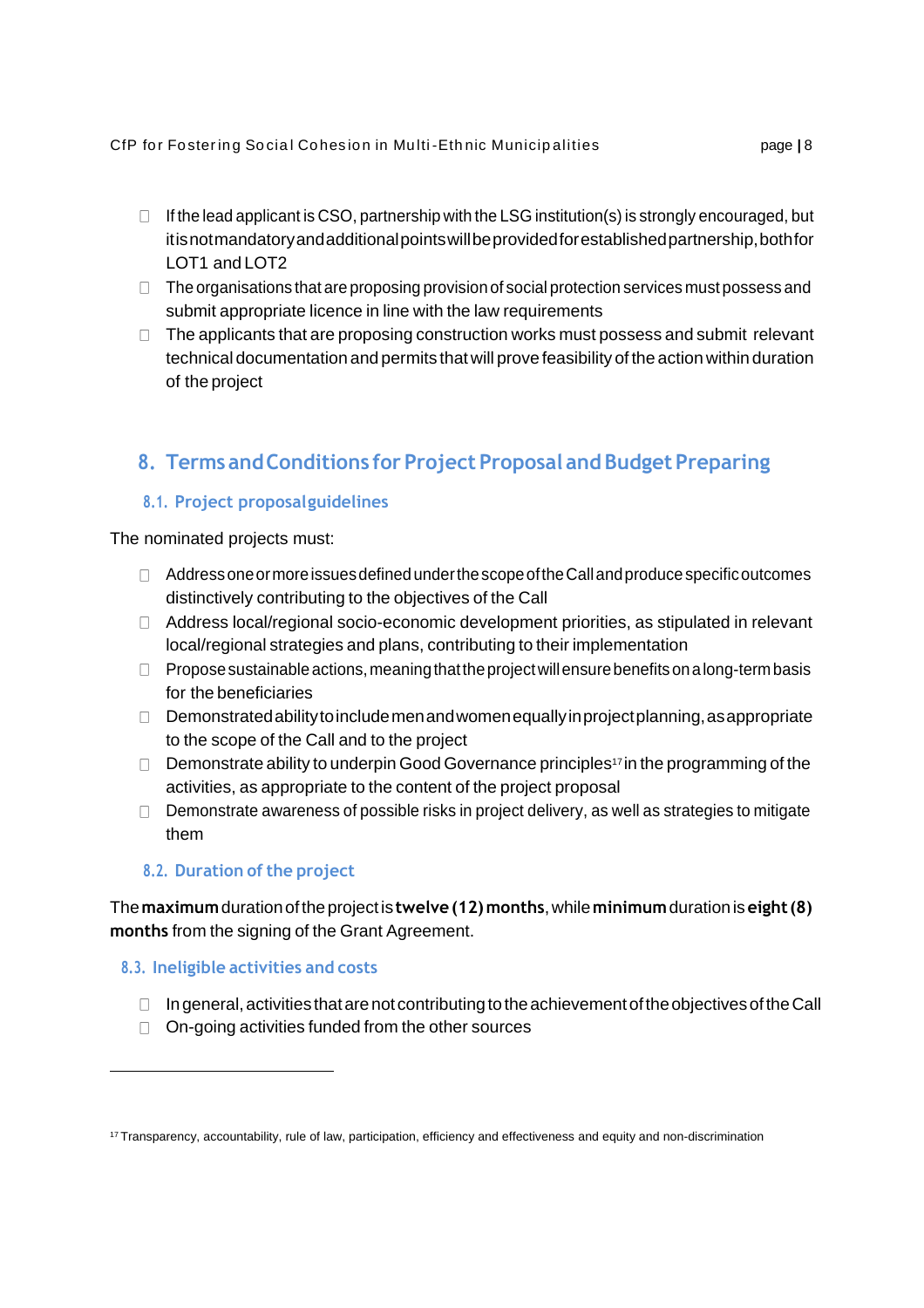- $\Box$  Activities that would be more appropriately funded from other sources
- $\Box$  Interventions concerning solely or mainly training and/or research activities
- $\Box$  Interventions concerning only development of strategies and/or plans
- $\Box$  Intervention that relate solely or mainly to capital investments, such as renovation/construction of facilities
- $\Box$  Extensive procurement of the equipment; procurement of the equipment that is not grounded in the objectives of the Call and without specific outcome
- $\Box$  Extensive costs for promotional activities
- $\Box$  Human resources costs for the project team cannot exceed 30% of the total project costs
- Auditing costs
- □ Unforeseen expenses

#### **8.4. Other importantconsiderations**

- Allexpenses(exceptcostsoffuel,land-line/mobiletelephone,electricityandpublicheating  $-i$ fapplicable) planned to be funded from EUPRO's contribution presented in the budget must NOT includeVAT
- All planned project costs must be presented in dinars
- In-kind contribution cannot be displayed in the project budget
- Any major inconsistency in the application (e.g. the amounts mentioned in the budget are inconsistent with those mentioned in the application form, etc.) may lead to the rejection of the application

## **9. Visibility**

The Applicants must take all necessary steps to promote the European Union (EU) financial contribution to the Action. These activities include but are not limited to clear visual identification of the action at site, partaking in various media activities and events including activities designed to raise the awareness of specific or general audiences of the overall EU support to Serbia. These include but are not limited to on-camera and other media interviews, participation in high level events and relevant on-line and in person surveys on Programme related topics. In these applicants must comply with the objectives and priorities and guarantee the visibility of the EU financing<sup>[18](#page-8-0)</sup>.

## **10.Instructions for theApplications Submission**

The Application is consisted of**:**

<span id="page-8-0"></span><sup>&</sup>lt;sup>18</sup> See the Communication and Visibility Manual for EU external actions specified and published by the European Commission at <https://ec.europa.eu/europeaid/node/17974>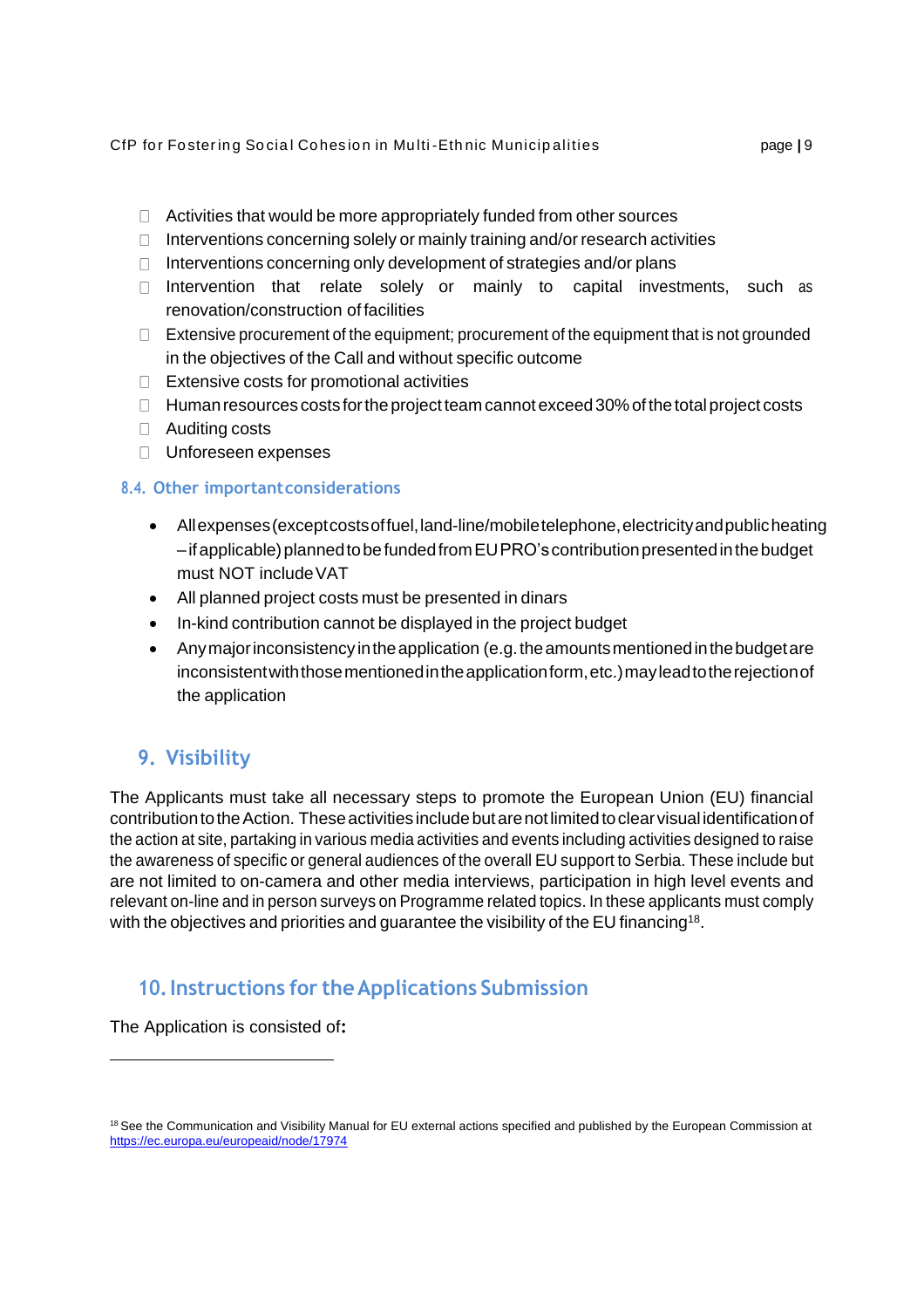- **SixApplicationDocuments** that are **fully filledin**(listprovided underSection 13.*Annexes – Documents to be completed*) and submitted in editable format (i.e. excel, word) and in PDF (signed, stamped andscanned)
- **Supportingdocumentation**(registrationdocuments,bills,etc.)aslistedintheAnnexG*List of mandatory supporting documentation*
- **Partnership Agreement** between applicant and co-applicant(s) for LOT 1, for LOT 2 when the applicant is a LSG entity, and, **if applicable**, for lead CSO and partner LSG institution. *Note*: Partnership Agreement is not provided as template and it needs to be created by the partners

### **NOTE:ALLsupportingdocuments mustbesubmittedtogetherwiththeApplicationDocuments.**

The Application must be submitted in the following manner:

- Applicationsmustbesubmitted**exclusivelytothee-mail** [rsoc.applications@unops.org](mailto:rsoc.applications@unops.org)
- Applications must have **reference number ofthe Call** (CFP 09-2018)
- **Exclusively viae-mail**in**PDFformat**(signed, stamped and scanned) **andinoriginaleditable format** (i.e. Excel, Word). Signed, stamped and scanned versions must contain exactly the same application documents as the electronic versions in original editable format. In case of discrepancies, signed, stamped and scanned version will prevail.
- The applicant must submit application forms **in English language**
- The total **e-mail size of the application should not exceed 17 MB**, as that is the maximum allowed e-mail message size by the UNOPS server. **If the application is larger than 17 MB, documents should be sent in series of e-mails**, with each e-mail not exceeding 17 MB size thresholds. Each part of the application should be numbered in the e-mail subject field
- D Applications must be submitted to the e-mail address below[:](mailto:rsoc.applications@unops.org) [rsoc.applications@unops.org](mailto:rsoc.applications@unops.org) .Automatic notification of the delivery would follow upon successful submission of email application. One notification is sent to each sender (forthe first sent e-mail).
- The deadline for the submission of applications is **05 December 2018**. Any application submitted after the deadline will be rejected
- Applications must be received **before midnight-local time** on the closing date of the Call for Proposal. Applicants are kindly advised to submit the application timely, as late deliveries due to slow internet connection or other network/hardware/software related problems may lead to disqualification of the application. Only bids received by UNOPS mail server before the deadline would beaccepted.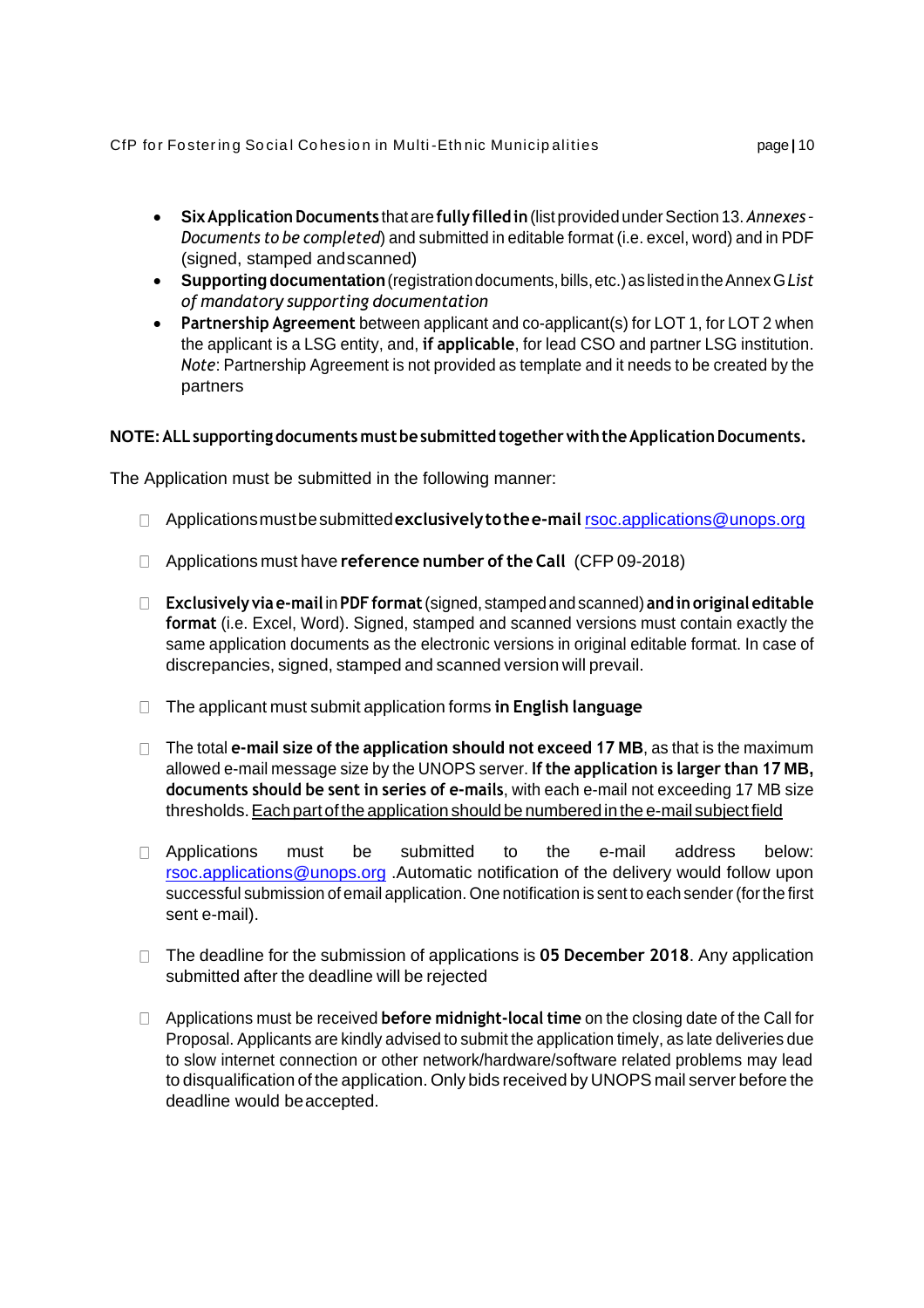- $\Box$  Requests for clarification should be submitted to the e-mail address below: [rsoc.cfp.clarifications@unops.org](mailto:rsoc.cfp.clarifications@unops.org) by23November2018thelatest
- $\Box$  Applications sent by any other means (e.g. by fax or by post or by hand delivery) or delivered to other e-mails different from the stated in CfP will be rejected. Hand-written applications will not beaccepted.
- $\Box$  UNOPS reserves the right to request the original versions of submitted documents from applicants where/when original documentation is required by the Evaluation Team.

## **11. Evaluation and ContractAwarding Procedure**

The quality of the applications<sup>[19](#page-10-0)</sup>, including the proposed budget and capacity of the applicants, will be assessed by the Evaluation Commission by using the evaluation criteria as presented in the Evaluation Grid table below. Evaluation of applications may include on-site visits to the premises of applicant, meetings with responsible persons and key operational and business personnel and visits to any part of the premises/sites for the purposes related to the application. The Evaluation Commission is submitting the evaluation results to the Programme's Steering Committee, which provides final approval of theresults.

#### **Evaluation Grid**

*Scoring:* The evaluation criteria are divided into sections and subsections.Each subsection will be given a score between1and5inaccordancewiththefollowingguidelines:1=verypoor;2=poor;3=adequate;4=good;5 = very good.

| <b>Section</b>                                                                                                                                                                                                        | <b>Maximum</b><br><b>Score</b> |
|-----------------------------------------------------------------------------------------------------------------------------------------------------------------------------------------------------------------------|--------------------------------|
| 1. Operational capacity                                                                                                                                                                                               | 10                             |
| 1.1 Does the applicant have sufficient experience in project management and operational<br>capacity (including staff, equipment, previously implemented donor funded projects,<br>and ability to deliver the action)? | 5                              |

<span id="page-10-0"></span><sup>&</sup>lt;sup>19</sup>The applications that didn't pass administrative check and are not in compliance with the terms and conditions of the Call will not be considered for theevaluation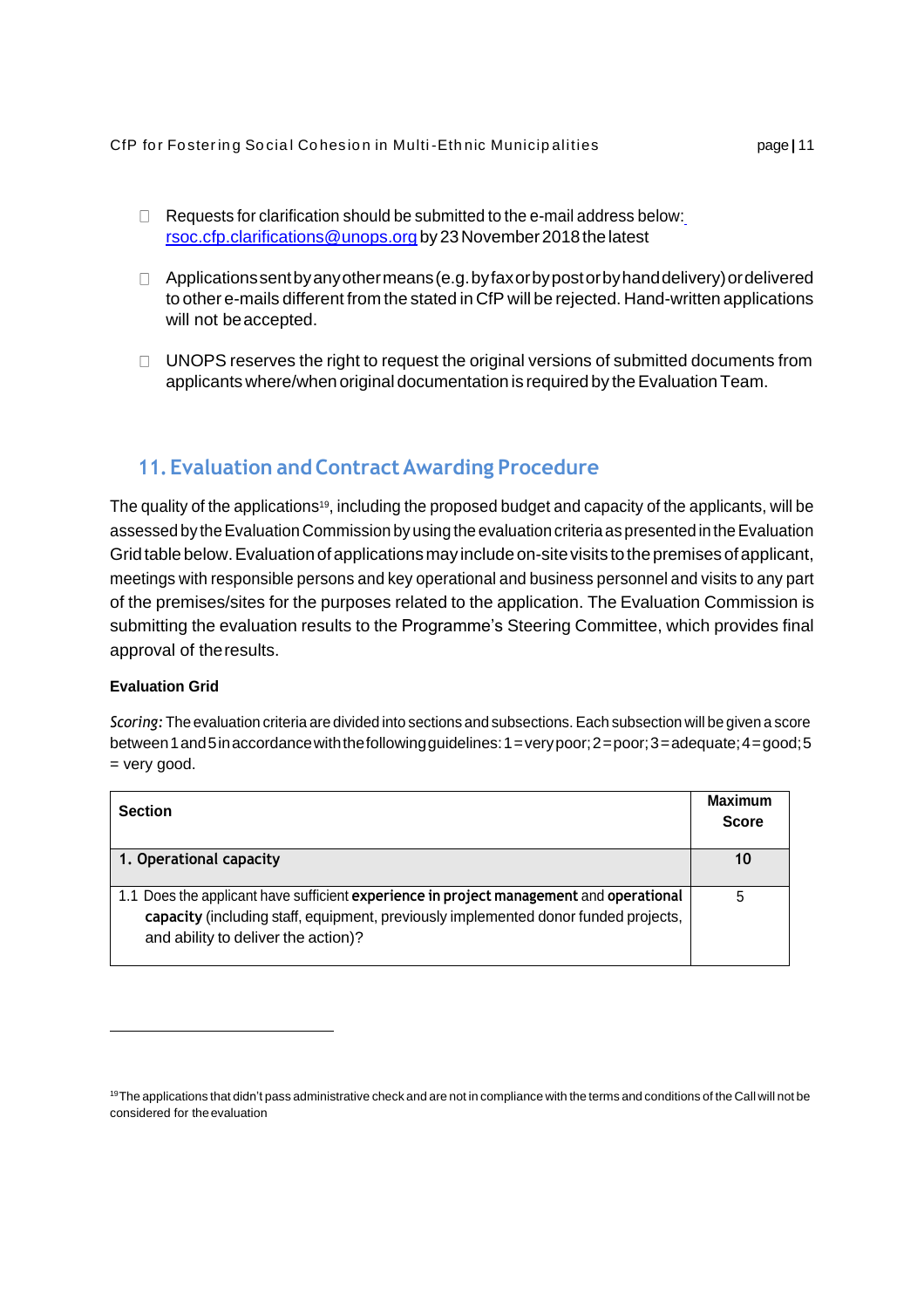| implemented similar projects)?                                                                                                                                                                                                             |     |
|--------------------------------------------------------------------------------------------------------------------------------------------------------------------------------------------------------------------------------------------|-----|
| 2. Relevance                                                                                                                                                                                                                               | 25  |
| 2.1 How relevant is the proposal to the objectives and one or more of the priorities of the<br>call for proposals?                                                                                                                         | 5   |
| 2.2. Does the proposal contribute to implementation of local and/or national policies?<br>What is the level of contribution to implementation of these policies?                                                                           | 5   |
| 2.3 How relevant to the particular needs and constraints of the target municipality and/or<br>region? Is the proposal complementary with governmental and other relevant<br>initiatives and avoid duplication?                             | 5   |
| 2.4 How clearly defined and strategically chosen are those involved (target groups and<br>final beneficiaries <sup>20</sup> )? Have their needs been clearly defined and does the proposal<br>address them appropriately?                  | 5x2 |
| 3. Methodology                                                                                                                                                                                                                             | 20  |
| 3.1 Is the action plan clear, appropriate and feasible? Is the timeline realistic? Have risks<br>been identified and assessed, and mitigation measures planned? Does the proposal<br>include an effective and efficient monitoring system? | 5x2 |
| 3.2 Does the proposal identifies appropriate objectively verifiable indicators for the<br>expected results of the action? Does the proposal includes strong rationale and<br>evidence, especially regarding expected outcomes and impact?  |     |
| 3.3 Does the proposal demonstrate ability to address good governance and gender<br>equality aspects of the action?                                                                                                                         | 5   |
| 4. Outcomes and Impact                                                                                                                                                                                                                     | 20  |
| 4.1 Does the proposed action produce specific outcomes distinctively contributing to the<br>objectives of the Call?                                                                                                                        |     |
| 4.2 Is the action likely to generate tangible and positive benefits for its target groups? Will<br>it produce immediate benefits for them?                                                                                                 |     |

5

<span id="page-11-0"></span><sup>20</sup>"Target groups" are the groups/entities who will be directly positively affected by the project at the project purpose level, and "final beneficiaries" are those who will benefit from the project in the long term at the level of the society or sector at large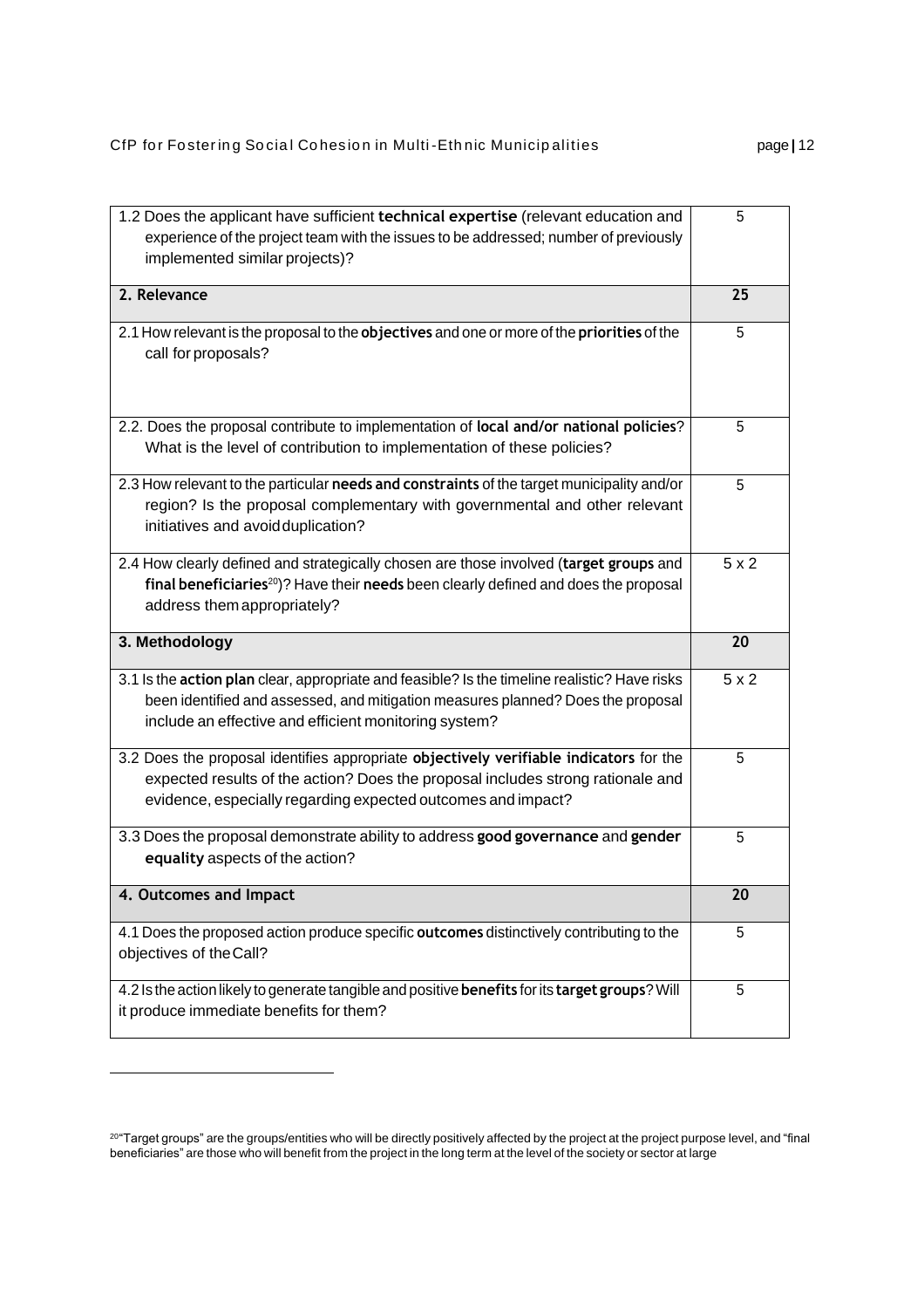| 4.3 Is the proposal likely to create long term and broader benefits for its target groups and<br>final beneficiaries?                                   |     |
|---------------------------------------------------------------------------------------------------------------------------------------------------------|-----|
| 4.4 Is the action likely to have multiplier effects, including scope for replication, extension,<br>capitalisation on experience and knowledge sharing? |     |
| 5. Sustainability                                                                                                                                       | 10  |
| 5.1 Are the expected results of the proposed action sustainable:                                                                                        | 5x2 |
| - Financially (how will the activities be financed after the funding ends?)                                                                             |     |
| - Institutionally (will structures allowing the activities to continue be in place at the end                                                           |     |
| of the action? Will there be local "ownership" of the results of the action?)                                                                           |     |
| - Atpolicy level (where applicable) (what will be the structural impact of the action -                                                                 |     |
| e.g. will it lead to improved legislation, codes of conduct, methods, etc.)?                                                                            |     |
| 6. Budget and cost-effectiveness                                                                                                                        | 10  |
| 6.1 is the ratio between the estimated costs and the expected results satisfactory?                                                                     | 5   |
| 6.2 Is the proposed expenditure necessary for the implementation of the action?                                                                         |     |
| 7. Partnership                                                                                                                                          | 5   |
| 7.1 Does the proposal foresee substantial and formalised partnership with relevant local                                                                | 5   |
| institution/organisation? Does the partnership clearly define roles and responsibilities                                                                |     |
| of all parties and are they appropriate for the proposed action?                                                                                        |     |
| <b>Maximum total score</b>                                                                                                                              | 100 |

Onlytheapplicationsthathavebeengivenatotalscoreofaminimum65pointswillbeconsideredfor the award.

Following the decision to award a grant, the candidate will be offered a contract. By signing the Grant Agreement (Annex H), the applicants agree to accept the contractual conditions of the standard grant contract, including applying of the Procurement Manual when the grantee is a CSO and which will be providedbytheProgrammetotheawardedapplicants. TheProgrammewouldpredominantlyuse grant methodology for implementation of the approved projects.

# **12.IndicativeTimetable**

| <b>Stages</b> | Date and time period |
|---------------|----------------------|
|               |                      |